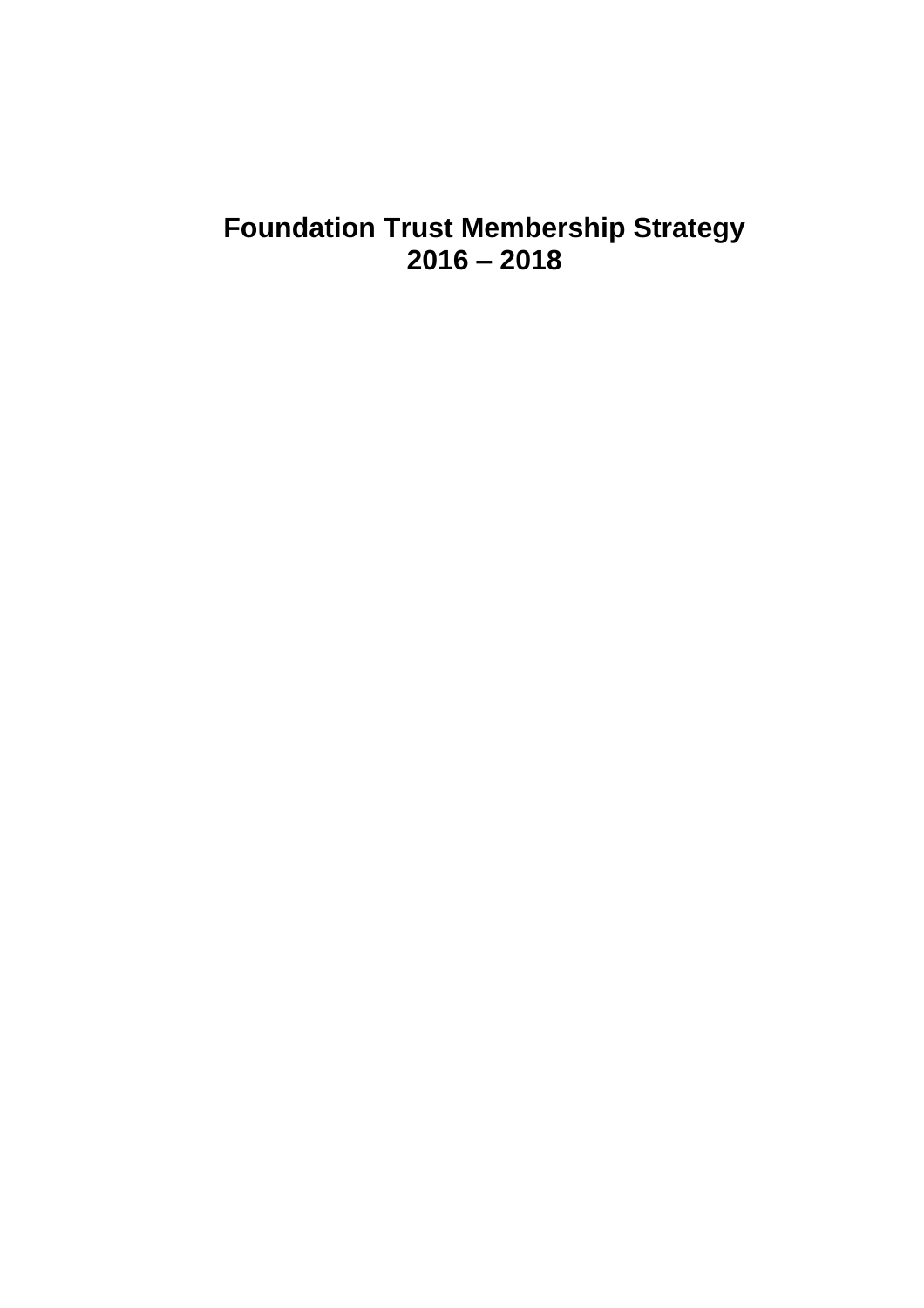## **1. Introduction**

As a Foundation Trust, we are accountable to our membership. Members have an opportunity to hold the Trust to account through elected Governors who represent the views of the membership at the highest level within the organisation. The Board of Directors as a collective takes account of those views when planning strategy. In order to develop and deliver an effective strategy, it is important that the views are representative of the local population and based on knowledge or experience of a service, proposal or healthcare condition.

In September 2015, a Council of Governors' Membership Development Committee was established. The Committee's key objective is to assist the Trust in the delivery of its Membership Strategy and the Committee has developed the draft objectives and action plan for the 2016-18 Strategy.

## **2. Aim of this Strategy**

The aim of this Strategy is to outline how the Trust will continue to recruit a representative membership which is given opportunities to influence the Trust's plans and services. The objectives to deliver this overall aim are outlined at section 8. The Strategy is supported by:

- an action plan to deliver the key objectives (Annex A);
- relevant membership data (Annex B); and
- a diagram used to illustrate the move towards a more inclusive 'matrix management approach' to membership (Annex C).

#### **3. Membership**

As at 11 January 2016, the Trust had 9,659 Public members and 2,955 Staff members. The combined membership, therefore, equates to 12,614**.** 

People aged 14 or above are eligible to become members of the Trust (subject to statutory legal exemptions on eligibility and details about this are outlined within the Constitution). People younger than this will be invited to influence the Trust's services through other involvement activities.

At its meeting in January 2012, the Trust Board agreed there would be two constituency areas from which members could be drawn:

- A Public Constituency divided into seven defined voting areas.
- A Staff Constituency divided into two defined voting areas.

#### **3.1 Public Membership Constituency Representativeness**

The Trust is required to regularly analyse the representativeness of its membership and to put in place action where appropriate to maintain a balanced membership. The Membership Development Committee considered the representativeness of the membership when developing the Membership Strategy objectives. The Committee believed the membership to be broadly representative of the local communities but believed the recruitment of younger members should become a key priority of the new Strategy. The Committee also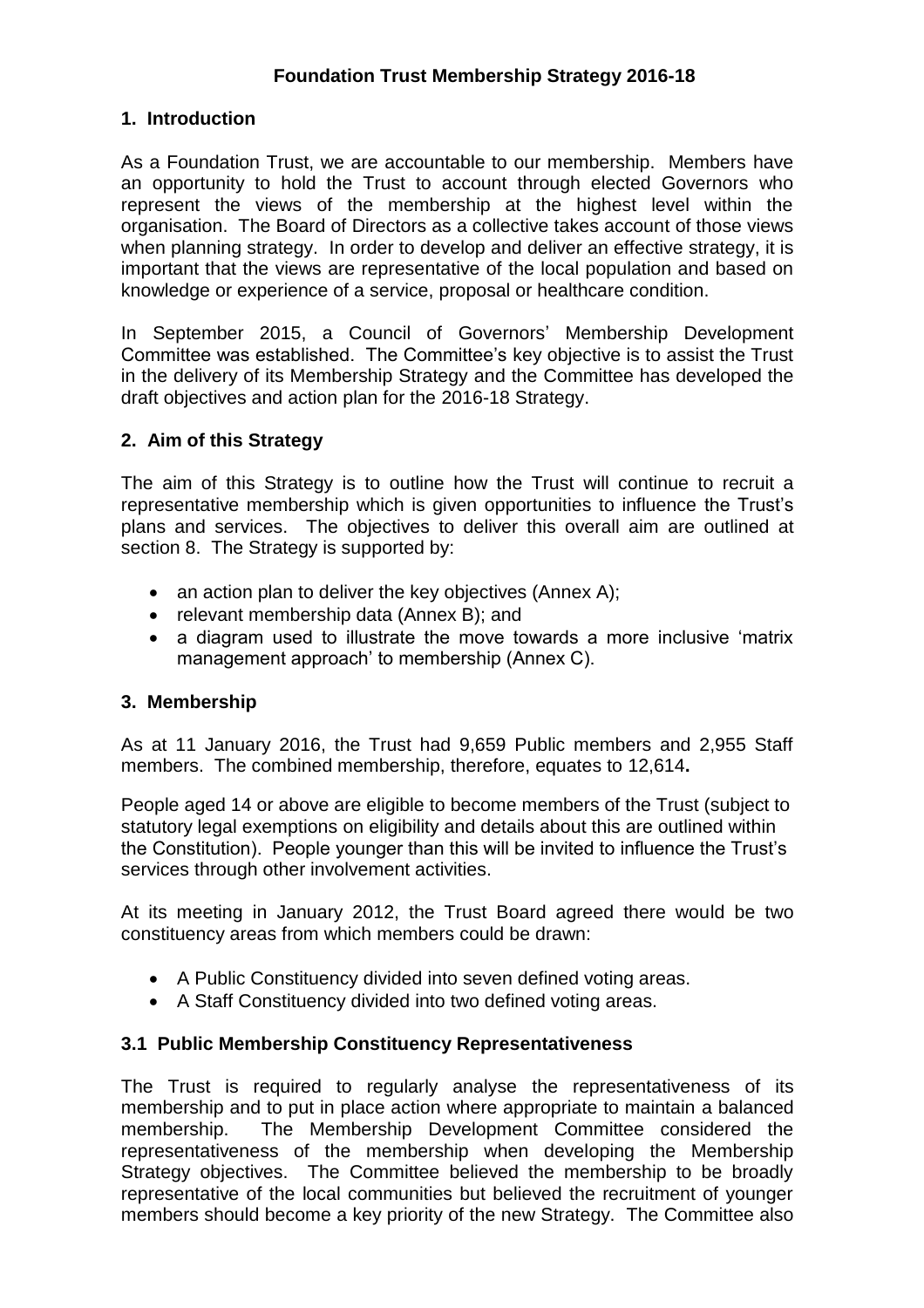noted that whilst membership within Craven was lower than other constituency areas, the population of Craven is almost half that of any other area and the Trust provides fewer services in Craven. For these reasons, the current membership figure was considered sufficient although continued efforts will be made to increase this.

The historically high membership in the Rest of England category is as a result of the early recruitment campaign when members were accepted irrespective of location. During the last five years, a more focussed recruitment drive has resulted in only those people living on the borders of the areas served by the Trust being actively invited to become members.

## **3.2 Staff Constituency**

The Trust wants its staff to be fully involved and engage in how services are developed in the future. Staff membership is open to individuals who have a contract of employment with no fixed term or a fixed term of at least 12 months. However, any member of staff not eligible under this criterion is able to join the Trust as a Public member. Anyone eligible to be a Staff member cannot also be a Public member. In January 2012, the Board agreed that the Council of Governors should include Staff Governors from two groups: Clinical staff or Non-Clinical staff.

The Clinical Group contains all staff who are qualified or non-registered and who deliver healthcare services and treatment. The non-clinical constituency contains all other staff in corporate roles e.g. human resources or finance, and those who provide administrative support in the Trust.

#### **4. The Value of Membership**

There are many benefits of membership engagement including:

- Members become more informed about services, about their own health and other people's conditions.
- They perceive to have an increased local ownership of services through partnership working. This in turn leads to a mutual understanding of what can be achieved to improve health.
- Conversations can lead to more realistic expectations about health services.
- Members start to build relationships with the Trust and some get involved in its work.
- Members understand the value of their membership and remain as members.
- Members become a valuable resource for the organisation, acting as ambassadors or becoming representatives on the Council of Governors.

As the amount of involvement required increases, there are progressively fewer people willing to participate, as shown in the pyramid at figure 1 below. One of the principles of this strategy is to provide opportunities for members to move through the different levels of engagement, thereby providing a steady stream of members interested in the Governor role. Further information about membership is provided at section 8.2 of this paper.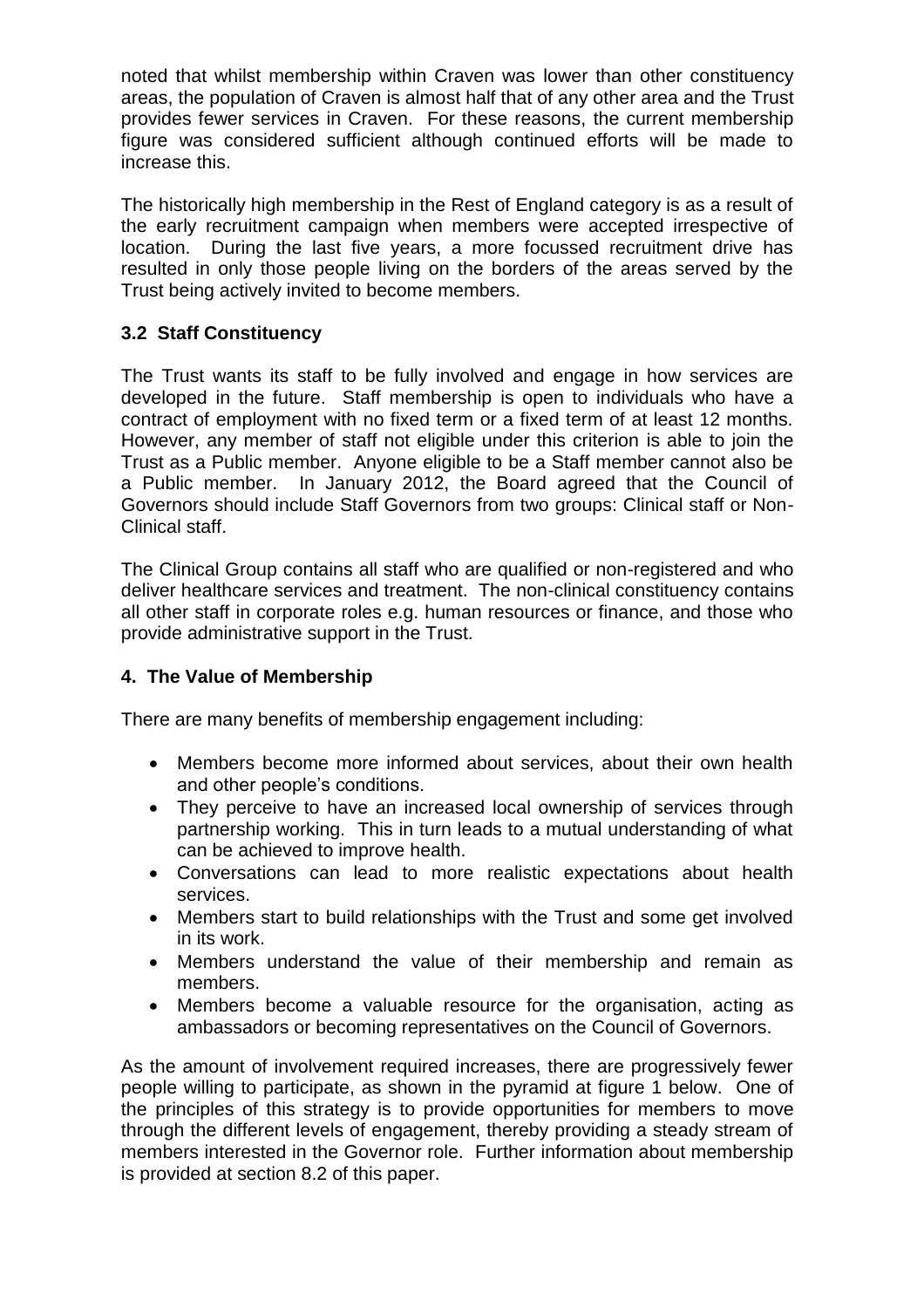

## **5. Governors**

In January 2012, the Trust Board agreed there should be a total of 27 Governors, appointed from the following areas:

- Public Constituency 15 Governors
- Staff Constituency 5 Governors
- Appointed Organisations 7 Governors

Public Governors are elected by the Public membership and Staff Governors by the Staff membership. Appointed organisations nominate a Governor representative.

The Council of Governors forms a link between the Trust's members, the Board of Directors, the public and partner organisations. Governors have two key statutory duties: to hold the Non-Executive Directors to account for the performance of the Board; and to represent the views of the membership as a whole and the public. Governor induction and training programmes have focussed on these requirements.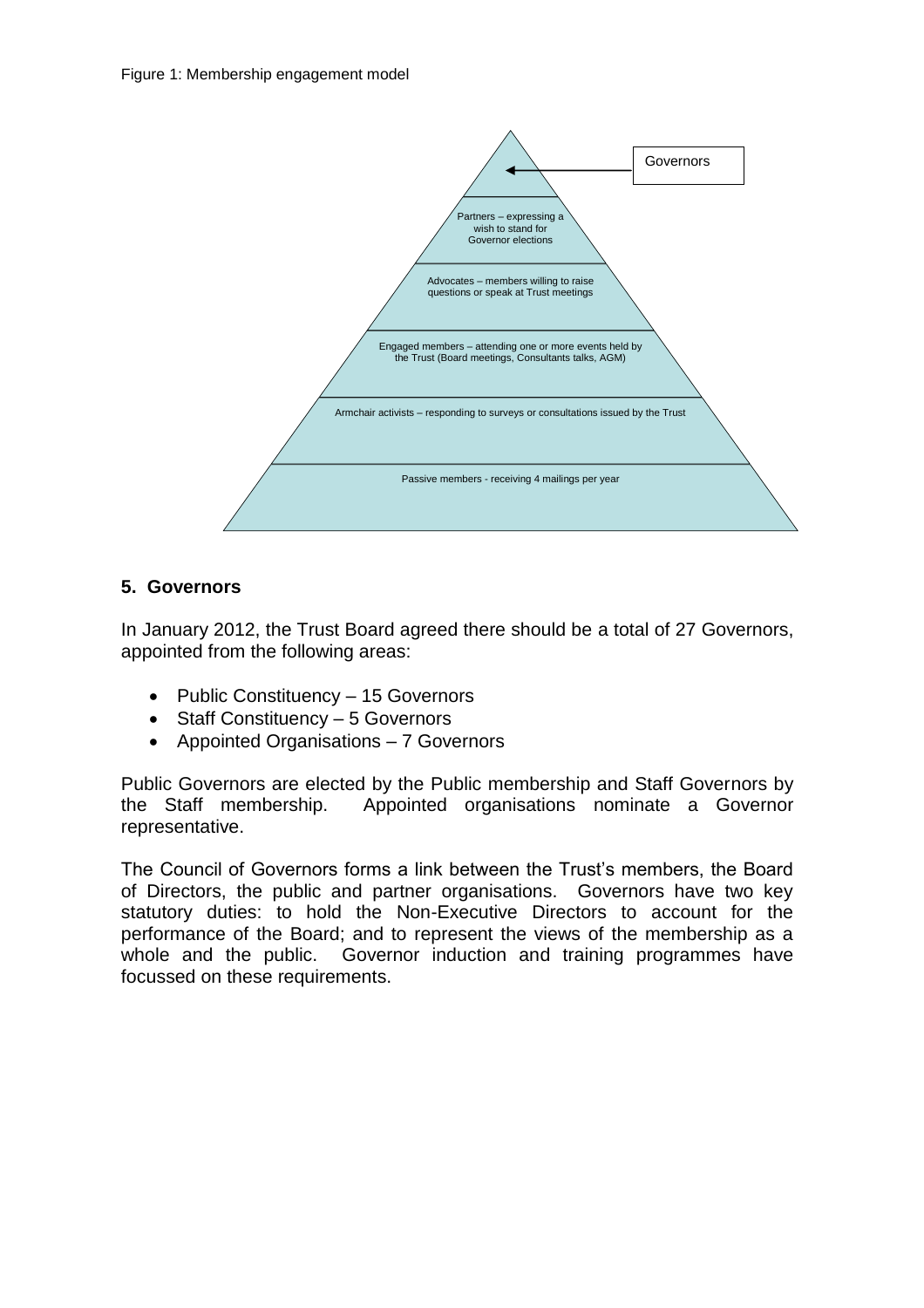The Trust's Appointed Governors (selected following a Public consultation) are detailed below:

| Organisation                                     | <b>No of Governors</b> | <b>Explanation for Selection</b>                                                                                                                                                                                                                                                 |
|--------------------------------------------------|------------------------|----------------------------------------------------------------------------------------------------------------------------------------------------------------------------------------------------------------------------------------------------------------------------------|
| Barnardo's                                       |                        | To represent younger people.                                                                                                                                                                                                                                                     |
| <b>Bradford Metropolitan District</b><br>Council | 2                      | This complies with a statutory requirement<br>to involve the local council on the Council of<br>Governors. Two places have been<br>allocated to reflect the Council's role and<br>relationship with the Trust in moving<br>towards the integration of health and social<br>care. |
| <b>Bradford University</b>                       | 1                      | To represent education, teaching and<br>research issues affecting the Trust.                                                                                                                                                                                                     |
| <b>Bradford Assembly</b>                         | 1                      | To represent a wide variety of<br>voluntary/charity organisations across<br>Bradford.                                                                                                                                                                                            |
| <b>Craven District Council</b>                   | 1                      | This complies with a statutory requirement<br>and ensures the involvement of people in<br>Craven.                                                                                                                                                                                |
| Sharing Voices, Bradford                         | 1                      | To represent BME and other seldom hear<br>groups who are experiencing mental health<br>problems.                                                                                                                                                                                 |

## **6. 2014/15 Membership Strategy Progress Update**

The 2014/15 Membership Strategy was agreed by Trust Board in May 2014. At the time, the Trust had recruited 9,357 Public members. The Strategy contained a target membership figure of 9-10,000 Public members.

The 2014/15 Strategy contained three objectives as shown below:

- Objective 1: to continue to look for opportunities to recruit those people that have an interest in work of the Trust as members, whilst ensuring the membership remains representative.
- Objective 2: to engage those members wanting to get involved in the work of the Trust through engagement activities and events.
- Objective 3: To establish an effective Council of Governors body who have the appropriate knowledge and skills to effectively carry out their duties.

All three objectives have been met for the year including all Governor elections being contested, a successful district-wide membership event for young people, the Trust's first Annual Members' Meeting and an extensive induction programme for all new Governors. The development of Governor skills and knowledge will continue to increase as they become more familiar with their role and the work of the Trust. The 2016-2018 Strategy builds upon the outcomes achieved through the 2014/15 Strategy.

#### **7. Membership Strategy Objectives 2016-18**

Membership comes at a cost and the Membership Development Committee (MDC) considered it important that membership was not only representative of the local population but that it also delivered value for money. Consequently, the Committee has developed draft objectives which aim to recruit those people with a genuine interest in healthcare or the NHS to become members of the Trust as those people are more likely to want to influence future service provision and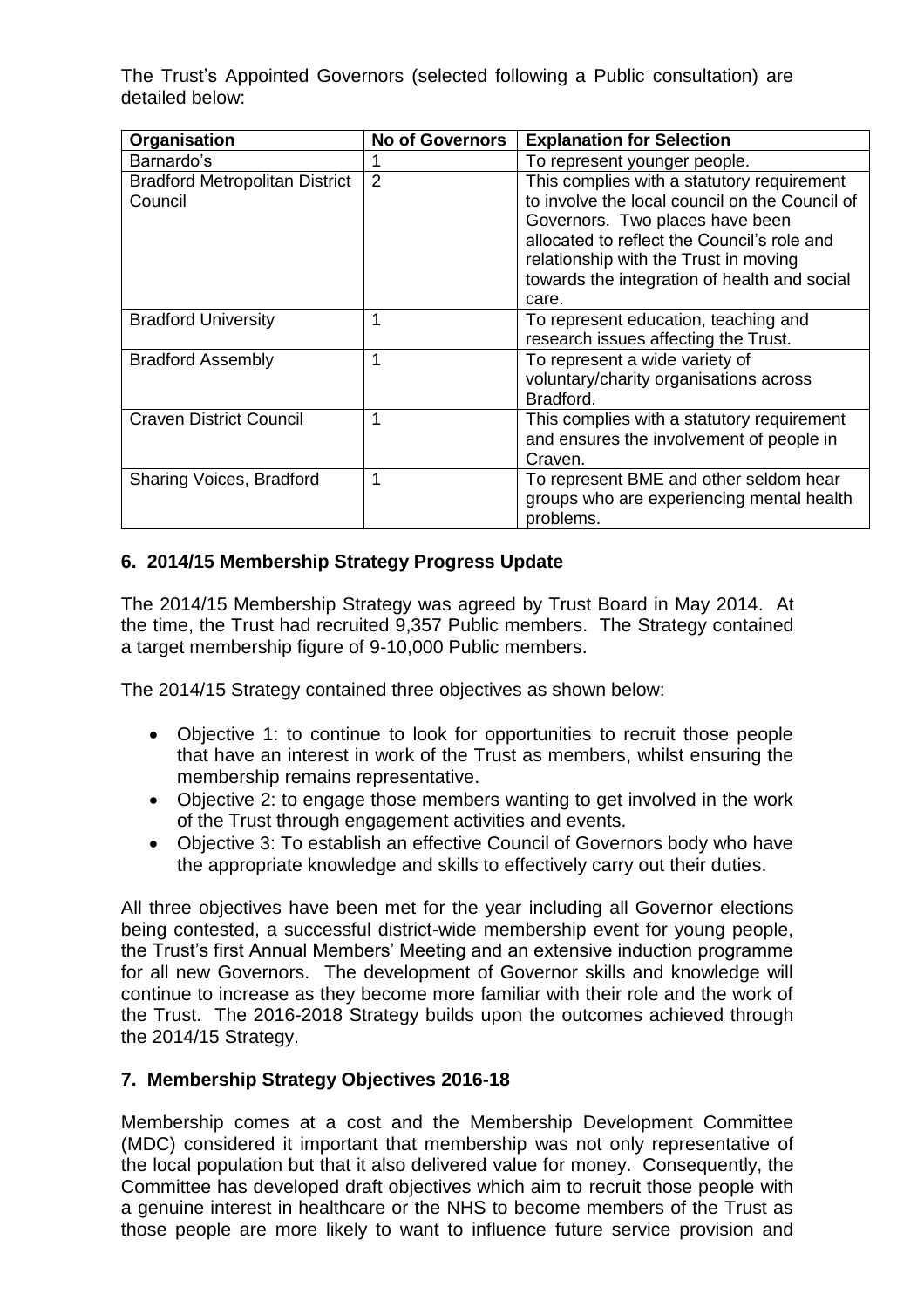plans or to become employees/volunteers in the future. Taking these factors into account, it is not proposed at this stage to increase the 2014/15 Membership target of 9-10,000 members but to concentrate on recruiting a representative membership that wants to engage in the work of the Trust.

The 2016/18 Strategy focuses on the following three objectives. The actions required to deliver the objectives are contained in the action plan at Annex A.

- Objective 1: to recruit to the Trust those people that have an interest in healthcare, whilst ensuring the membership remains representative of the community;
- Objective 2: to engage those members wanting to get involved in the work of the Trust through engagement activities and events; and
- Objective 3: to obtain views from the Trust's members about the services provided by the Trust.

#### **8. Actions in Support of the Objectives**

#### **8.1 To continue to look for opportunities to recruit those people that have an interest in work of the Trust as members, whilst ensuring the membership remains representative**

We have determined that face-to-face conversations at meetings and events are the most effective way in which to promote membership of the Trust. This method of recruitment means that people are able to make an informed choice about whether or not to become a member of the Trust and will continue to be used in the future.

In order to ensure the Public membership constituency is truly representative, an analysis of membership will continue to be undertaken and reported to the Council of Governors through the Membership Development Committee. Where appropriate, membership recruitment will focus on areas of under-representation.

#### **8.2 To engage those members wanting to get involved in the work of the Trust through engagement activities and events**

The purpose of membership is to influence the Trust's service provision and plans. In order to do this effectively, members require an understanding about those services or plans which they will gain through their own experiences and learning or through engaging with the Trust. However, experience tells us that members will only engage with the Trust when it is of benefit to them. Consequently, it is important they are provided with details about various engagement opportunities taking place across the Trust so that they can make an informed decision about whether or not to participate.

Over the last 18 months, the Trust has developed work streams around engaging services users, patient and carers through the You and Your Care Strategic Reference Group. This Group has made good progress in providing opportunities for increased engagement including employment for service users, the development of a Carer's Hub (opening in March) and the launch of a new Volunteering Strategy. However, this work has also identified that engagement across the Trust could be improved through better coordination, communication of a corporate calendar of events and a joining together of different groups under the FT membership banner. This 'matrix management' approach has been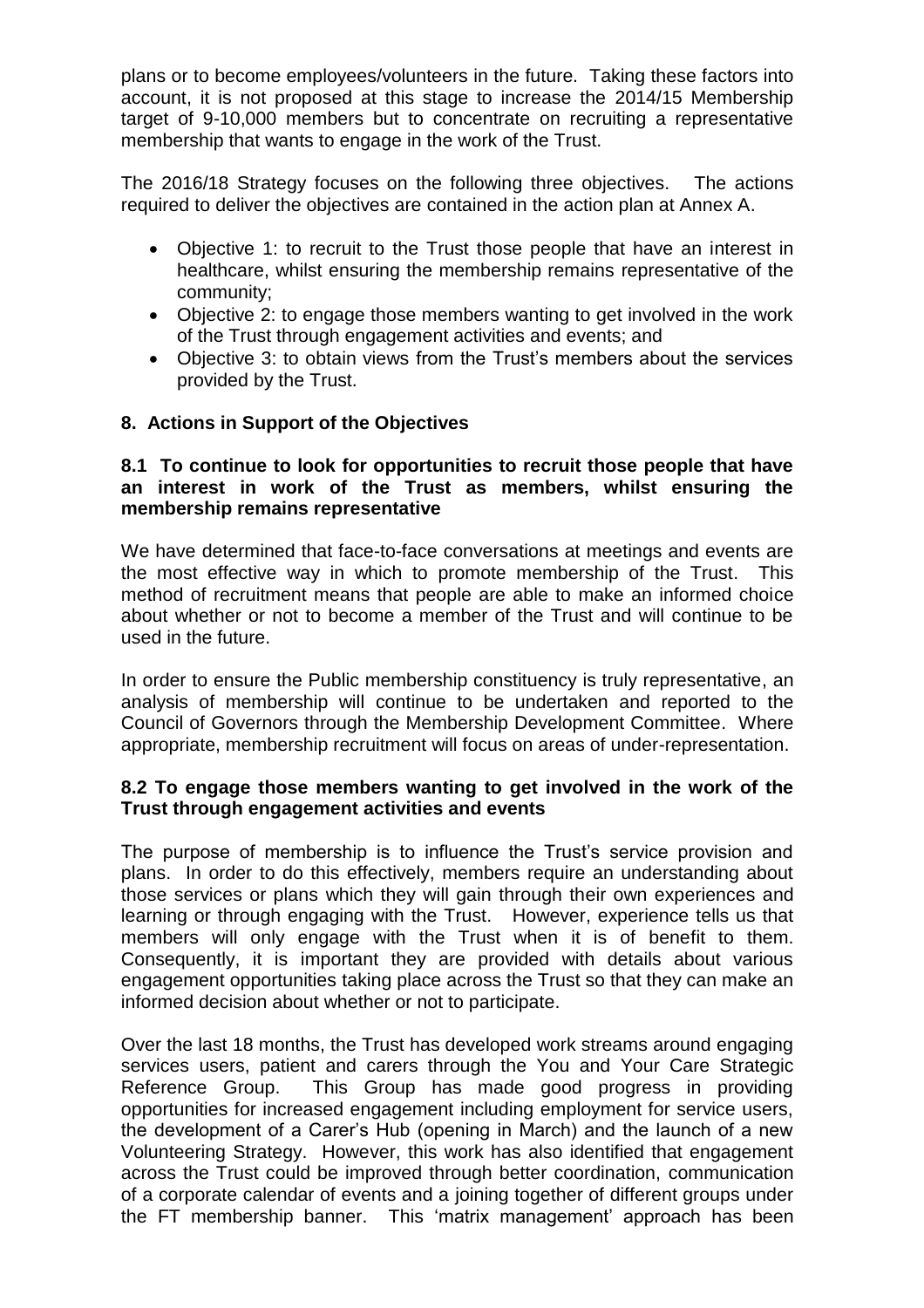discussed with engagement leads across the Trust, the Chair and Chief Executive and the Membership Development Committee and presented at the January 'Board on the Road' meeting. The development of the new approach is illustrated through the diagram at Annex C.

## **8.3 To obtain views from the Trust's members about the services provided by the Trust**

Governors have a statutory duty to represent the views of the membership as a whole and the public. The Membership Development Committee has considered ways in which those views can be captured and these are reflected in the action plan at Annex A.

## **9. Resource Required to Deliver the Strategy**

The Membership office currently consists of a full-time Deputy Trust Secretary and some administrative support is provided through the Executive Office. Sustaining a meaningful membership base involves a significant commitment of time, resource and engagement. This requires people at all levels throughout the Trust, including Board members, Governors and engagement leads, to be fully committed to developing, maintaining, engaging, involving and valuing our membership.

As the membership budget is limited, delivery of the Strategy is reliant upon:

- A programme of events being developed through the You and Your Care Strategic Reference Group;
- Governors promoting membership at engagement events;
- Engagement leads identifying possible recruitment and engagement opportunities; and
- Staff promoting the benefits of membership to the people they meet during the course of their work.

#### **10. Evaluation and Monitoring**

The Membership Development Committee will receive half yearly progress reports about the effectiveness of the Membership Strategy and will report its findings through the Council of Governors and Trust Board meetings.

#### **11. Conclusion**

The Trust's Membership Strategy needs to ensure its membership is meaningful and representative and that members are given every opportunity to engage with the Trust, should they so wish. This Strategy aims to address areas of membership recruitment, retention and engagement through the actions set out at Annex A.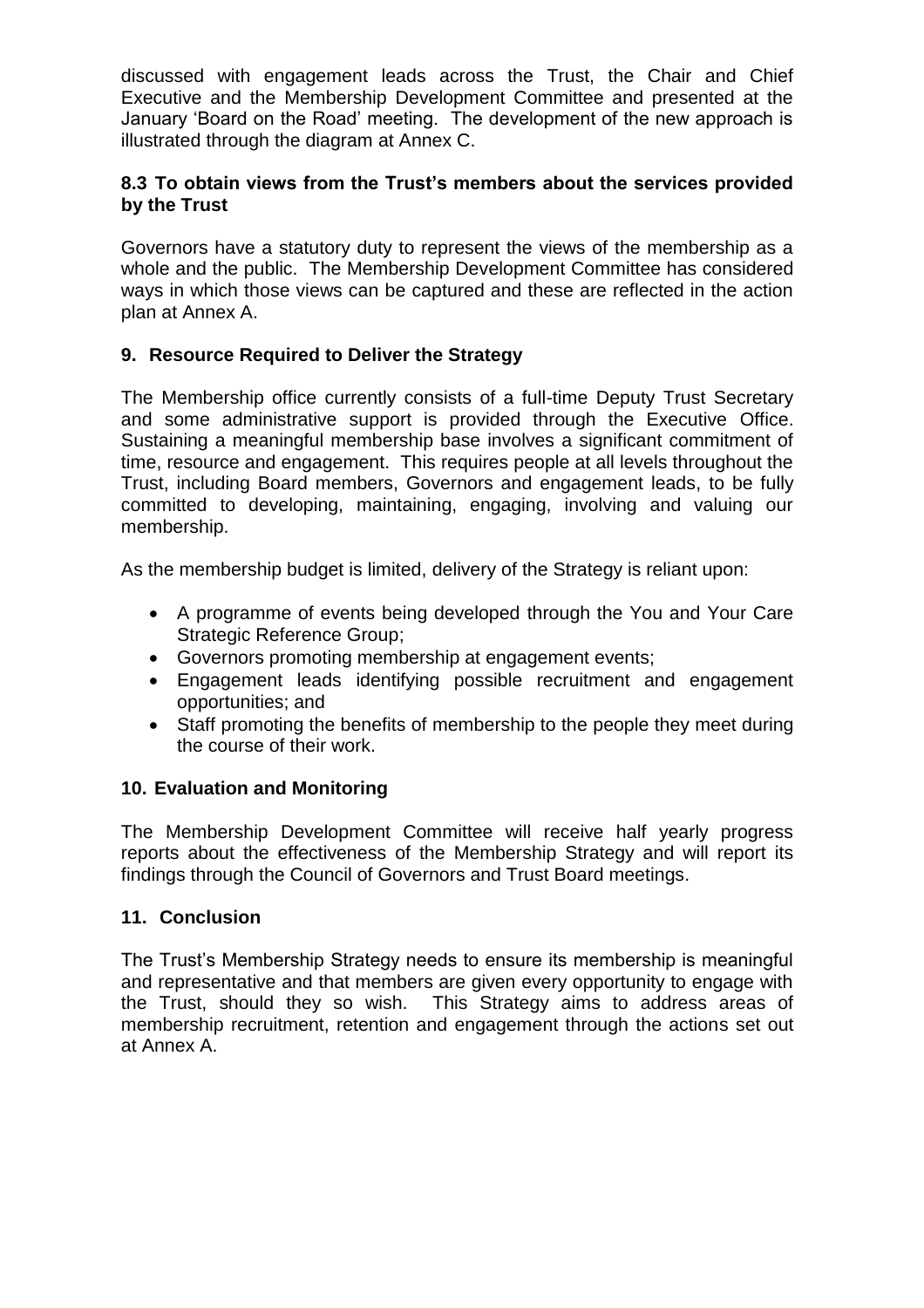## **ANNEX A - Membership Strategy Action Plan:**

| <b>Objective</b>                                                                                                                                                          | <b>Action Required</b>                                                                                                                                                                       | <b>Who to Action</b>                                                                    | <b>Deadline</b>                     | <b>Expected Outcome</b>                                                                                         |
|---------------------------------------------------------------------------------------------------------------------------------------------------------------------------|----------------------------------------------------------------------------------------------------------------------------------------------------------------------------------------------|-----------------------------------------------------------------------------------------|-------------------------------------|-----------------------------------------------------------------------------------------------------------------|
| 1. To recruit to the Trust<br>those people that have<br>an interest in<br>healthcare, whilst<br>ensuring the<br>membership remains<br>representative of the<br>community. | Promote membership and its<br>associated benefits with<br>healthcare students in further<br>and higher education and<br>with those school children<br>undertaking health related<br>studies. | Governors/Deputy<br><b>Trust Secretary</b>                                              | $March -$<br>December 2016          | Young people join the Trust as<br>members.                                                                      |
|                                                                                                                                                                           | Develop revised targeted and<br>accessible promotional<br>material which outlines the<br>benefits of membership.                                                                             | Communications/<br><b>Deputy Trust</b><br>Secretary                                     | April 2016                          | Information about membership<br>opportunities is accessible and<br>available for use at meetings<br>and events. |
|                                                                                                                                                                           | Utilise the Trust's website,<br>communication material and<br>social media to promote<br>membership.                                                                                         | Communications/<br><b>Deputy Trust</b><br>Secretary                                     | Ongoing                             | Information about membership is<br>available via different<br>communication channels.                           |
|                                                                                                                                                                           | Analyse membership data<br>twice yearly to identify any<br>significant gaps and target<br>membership recruitment<br>events accordingly.                                                      | Governor<br>Membership<br>Development<br>Committee/<br><b>Deputy Trust</b><br>Secretary | September<br>2016 and March<br>2017 | Areas of under-representation<br>are identified and addressed.                                                  |
|                                                                                                                                                                           | Ensure membership is<br>promoted at service user<br>events hosted by the Trust.                                                                                                              | Engagement<br>leads/Y&YCSRG<br><b>Deputy Trust</b>                                      | Ongoing                             | Service users are invited to<br>become members of the Trust.                                                    |
|                                                                                                                                                                           | Produce a calendar of events<br>highlighting key events taking<br>place across the district and                                                                                              | Secretary/<br>Governors                                                                 | March 2016                          | Membership is promoted within<br>the community.                                                                 |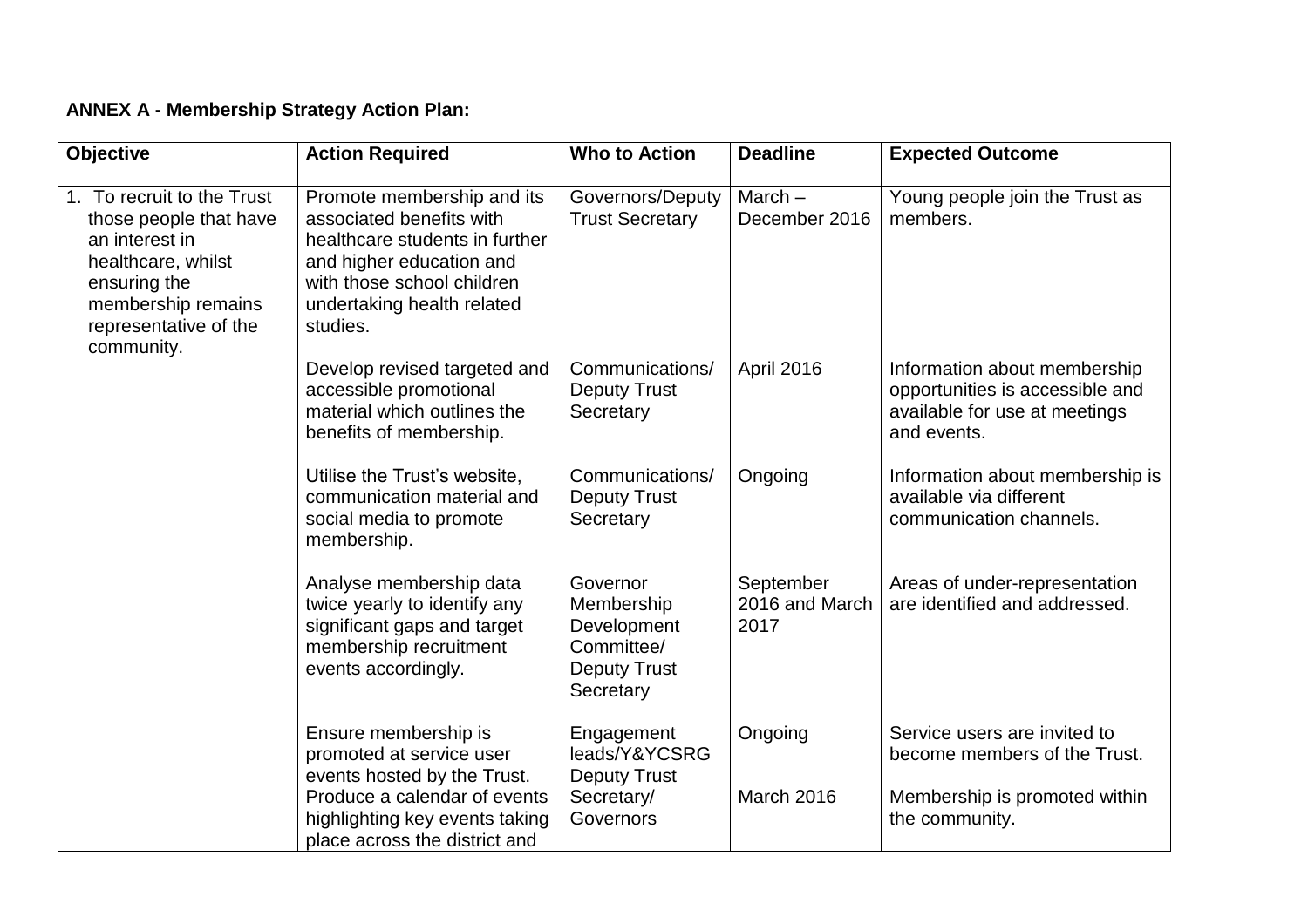|                                                                                              | arrange to promote<br>membership at relevant<br>events.                                                                                                           |                                                             |                  |                                                                                                                                                                |
|----------------------------------------------------------------------------------------------|-------------------------------------------------------------------------------------------------------------------------------------------------------------------|-------------------------------------------------------------|------------------|----------------------------------------------------------------------------------------------------------------------------------------------------------------|
|                                                                                              | Promote membership via<br>individual networks.                                                                                                                    | Governors                                                   | Ongoing          | Membership is promoted within<br>the community.                                                                                                                |
|                                                                                              | Encourage staff to invite<br>service users/patients/carers<br>to become members of the<br>Trust.                                                                  | <b>Staff Governors</b>                                      | Ongoing          | Those people that experience<br>the Trust's services become<br>members.                                                                                        |
| 2. To engage those<br>members wanting to get<br>involved in the work of<br>the Trust through | Membership magazine to be<br>refreshed to incorporate a<br>young person specific page.                                                                            | Communications<br>Team                                      | <b>June 2016</b> | The magazine is more appealing<br>to young people.                                                                                                             |
| engagement activities<br>and events.                                                         | Explore opportunities to<br>engage young people in the<br>Barnardo's Young Person's<br>Forum                                                                      | Membership<br>Development<br>Committee/Steve<br>Oversby     | February 2016    | Young people are encouraged to<br>engage in health related<br>activities.                                                                                      |
|                                                                                              | Engage members in the work<br>of the Trust through the<br>development and delivery of<br>bespoke events.                                                          | <b>Trust Secretary/</b><br><b>Deputy Trust</b><br>Secretary | Ongoing          | Members have an opportunity to<br>learn about the work of the<br>Trust, to meet with those people<br>delivering care and to learn<br>about careers in the NHS. |
|                                                                                              | Utilise the Trust's website,<br>communication material and<br>social media to engage the<br>membership and explore the<br>development of a bespoke<br>member app. | Communications<br>Team                                      | Ongoing          | Members are able to engage in<br>the work of the Trust in<br>accessible ways.                                                                                  |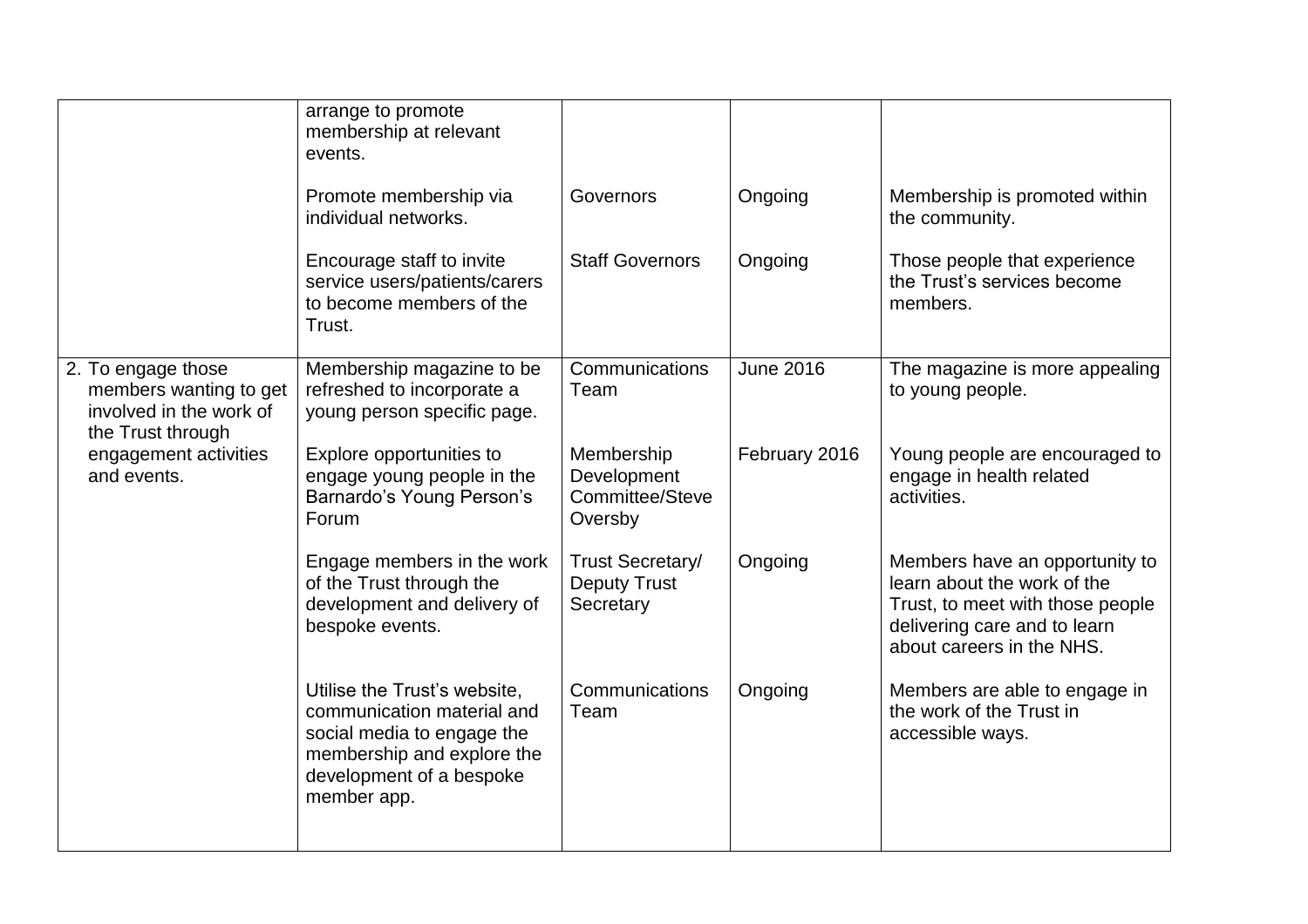|                                                                                                               | Incorporate an article in the<br>Membership magazine which<br>invites members to express<br>an interest in taking part in<br>research activities. | Communications<br>Team/Research            | <b>July 2016</b>  | Members are given an<br>opportunity to take part in Trust<br>specific research activities.               |
|---------------------------------------------------------------------------------------------------------------|---------------------------------------------------------------------------------------------------------------------------------------------------|--------------------------------------------|-------------------|----------------------------------------------------------------------------------------------------------|
| 3. Obtain views from the<br>Trust's members and<br>the public about the<br>services provided by<br>the Trust. | Invite members and the<br>public to meet their<br>Governors ahead of Council<br>of Governor meetings.                                             | <b>Deputy Trust</b><br>Secretary           | April 2016        | Members and the public are able<br>to meet their Governors and<br>express their views.                   |
|                                                                                                               | Invite feedback from<br>members at the Annual<br>Members' Meeting                                                                                 | Governors/Deputy<br><b>Trust Secretary</b> | September<br>2016 | Members are given an<br>opportunity to engage with<br>Governors at the Annual<br><b>Members Meeting.</b> |
|                                                                                                               | Invite feedback from<br>members and the public at<br>individual network meetings<br>and Trust events.                                             | Governors                                  | Ongoing           | Governors are able to represent<br>the views of the membership<br>and the public.                        |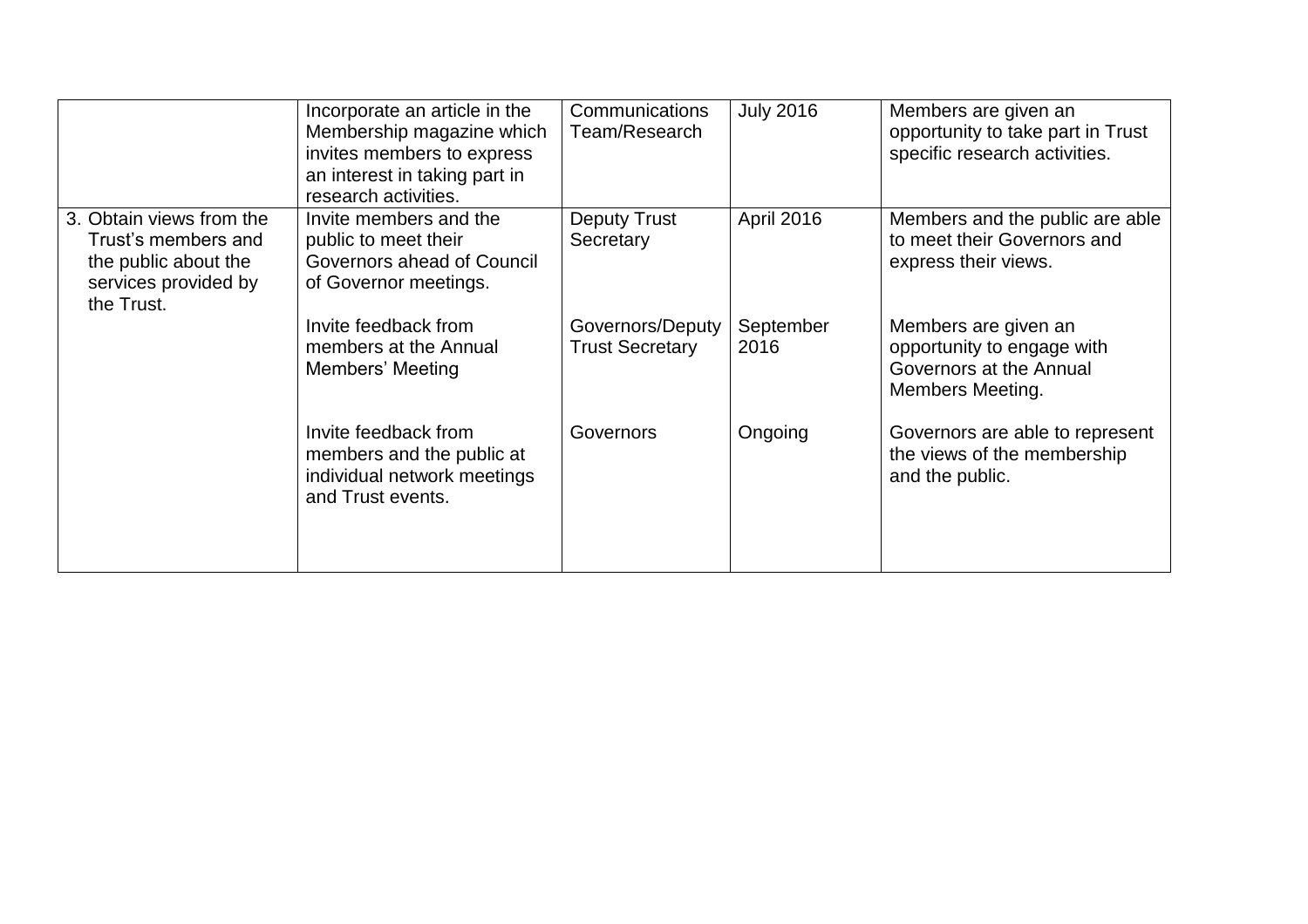## **PUBLIC AND STAFF CONSTITUENCY REPRESENTATIVENESS**

## **Information Required by Monitor:**

| <b>Public Constituency</b>                                          | No of Members/Percentage of Membership |
|---------------------------------------------------------------------|----------------------------------------|
|                                                                     | (Rounded)                              |
| Age (Years):                                                        |                                        |
| $0 - 16$                                                            | 96 (0.9%)                              |
| $17 - 21$                                                           | 640 (7%)                               |
| $22+$                                                               | 8,327 (86%)                            |
| <b>Not Stated</b>                                                   | 596 (6%)                               |
| <b>Ethnicity:</b>                                                   |                                        |
| White                                                               | 5,606 (58%)                            |
| Mixed                                                               | 207 (2%)                               |
| Asian or Asian British                                              | 3,049 (32%)                            |
| <b>Black or Black British</b>                                       | 464 (5%)                               |
| Other                                                               | 113 (1%)                               |
| <b>Not Stated</b>                                                   | 220 (2%)                               |
| <b>Socio-economic Groupings (Working Age</b>                        |                                        |
| Population):                                                        |                                        |
| AB                                                                  | 2,001 (21%)                            |
| C <sub>1</sub>                                                      | 2,525 (26%)                            |
| C <sub>2</sub>                                                      | 2,061 (21%)                            |
| DE                                                                  | 2,666 (28%)                            |
| <b>Gender Analysis:</b>                                             |                                        |
| Male                                                                | 3,814 (39%)                            |
| Female                                                              | 5,814 (60%)                            |
| <b>Not Stated</b><br>Toble 1: Momborobin Drofile of 11 Jonuary 2016 | 31 (0.3%)                              |

Table 1: Membership Profile at 11 January 2016

## **Representativeness by Constituency Area:**

| <b>Public</b><br><b>Areas</b>   | Population | <b>Minimum No of</b><br><b>Members</b> | <b>Current</b><br><b>Membership</b> | % of Total<br><b>Membership Base</b><br>- Rounded | No of<br><b>Governors</b> |
|---------------------------------|------------|----------------------------------------|-------------------------------------|---------------------------------------------------|---------------------------|
| <b>Bradford</b><br><b>North</b> | 115,242    | 20                                     | 1,986                               | 21%                                               | 3                         |
| <b>Bradford</b><br>South        | 103,508    | 20                                     | 1,268                               | 13%                                               | 3                         |
| <b>Bradford</b><br>West         | 118,677    | 20                                     | 2,139                               | 22%                                               | 3                         |
| Shipley                         | 96,489     | 20                                     | 1,121                               | 12%                                               | $\overline{2}$            |
| Keighley                        | 98,477     | 20                                     | 1,135                               | 12%                                               | $\mathfrak{p}$            |
| Craven                          | 55,540     | 10                                     | 475                                 | 5%                                                |                           |
| Rest of<br>England              | N/A        | 5                                      | 1,535                               | 16%                                               |                           |

Table 2: Public Membership as at 11 January 2016

## **Staff Membership:**

| Area         | No of<br><b>Governors</b> | <b>Proposed Minimum</b><br><b>No of Members</b> | <b>Current</b><br>Membership-<br><b>11 January 2016</b> | % of Total Staff<br><b>Membership</b> |
|--------------|---------------------------|-------------------------------------------------|---------------------------------------------------------|---------------------------------------|
| Clinical     |                           |                                                 | 2.198                                                   |                                       |
| Non-Clinical |                           |                                                 | 757                                                     | 29                                    |

Table 3: Staff Membership as at 11 January 2016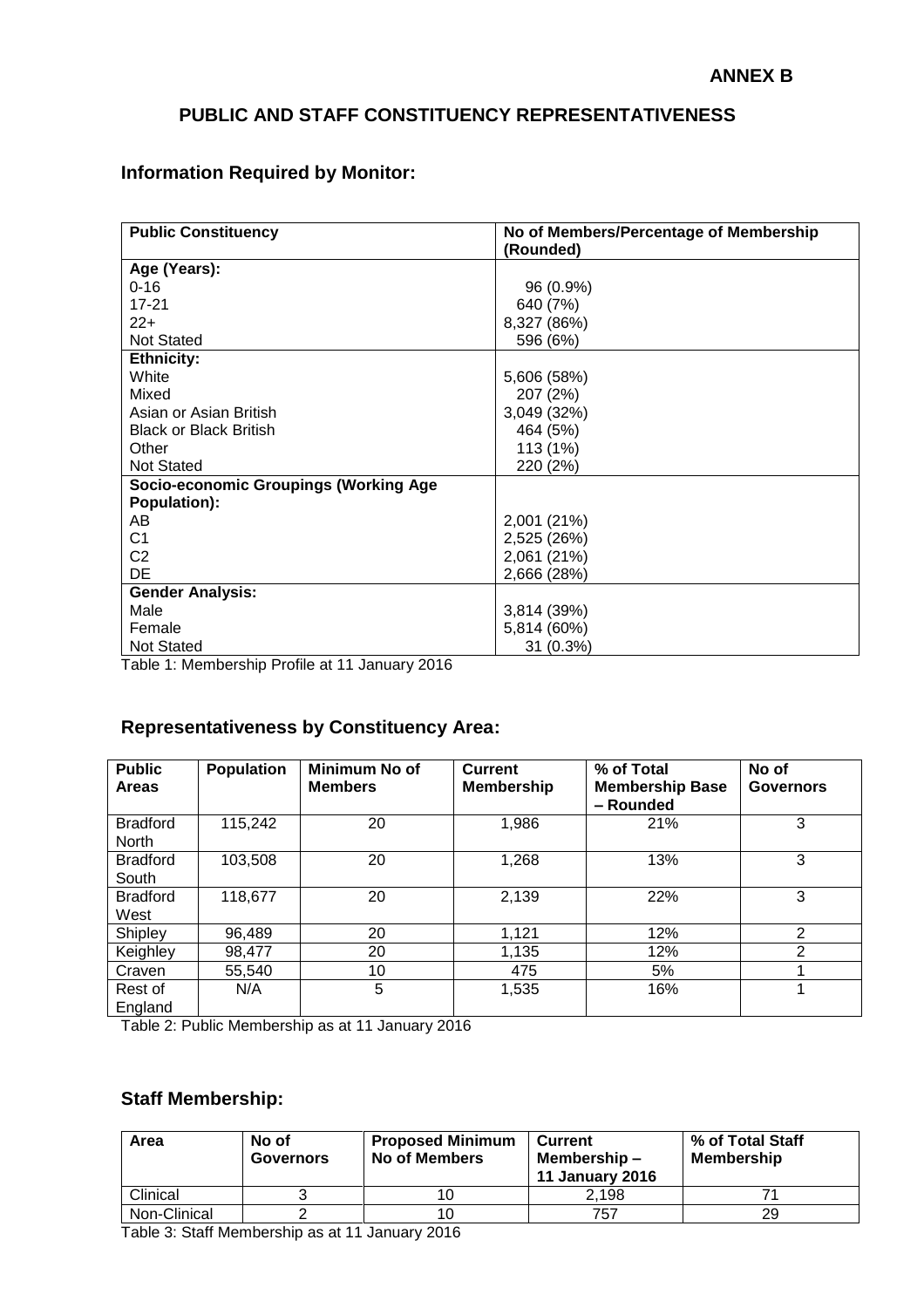

**Public Membership: Representativeness by Age**

**Public Membership: Representativeness by Gender**

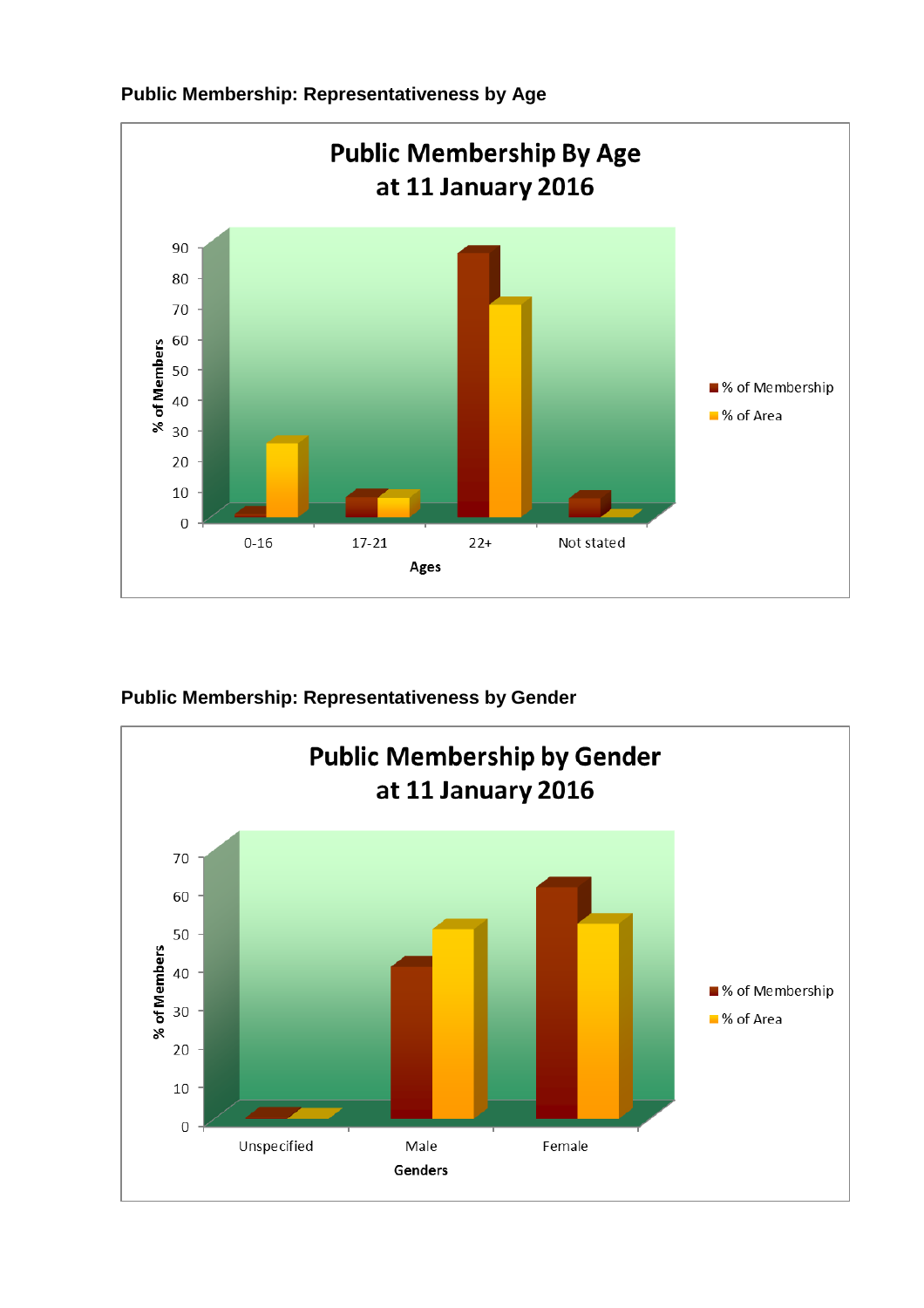

**Public Membership: Representativeness by Ethnicity**

**Public Membership: Representativeness by Socio-Economic Groups**